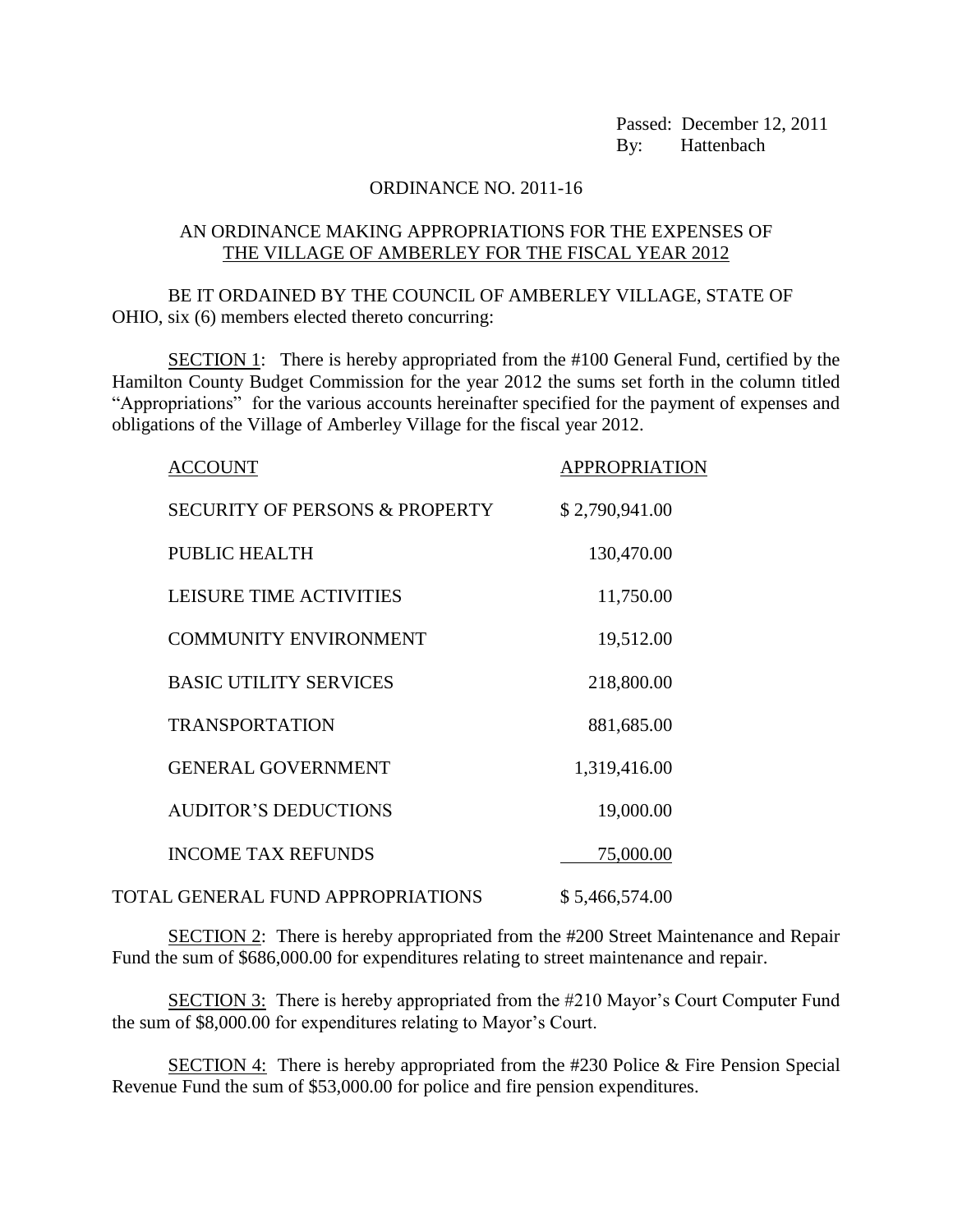SECTION 5: There is hereby appropriated from the #240 PSAP 911 Fund the sum of \$35,000.00 for expenditures relating to PSAP expenditures.

SECTION6: There is hereby appropriated from the #250 Employee Severance Payment Fund the sum of \$20,000.00 for expenditures related to employee severance.

SECTION 7: There is hereby appropriated from the #260 Law Enforcement Trust Fund the sum of \$37,000.00 for the use of drug education and enforcement to be determined by the Police Chief throughout the year.

SECTION 8: There is hereby appropriated from the #280 Federal/State Grant Fund the sum of \$206.00 for expenditures relating to Federal and State grants.

SECTION 9: There is hereby appropriated from the #290 Nature Works Grant Fund the sum of \$275.59 for expenditures relating to Nature Works grants.

SECTION 10: There is hereby appropriated from the #300 Bond Retirement Trust Fund the sum of \$3,364.48 for expenditures relating to bond retirement.

SECTION 11: There is hereby appropriated from the #400 Capital Projects Fund the sum of \$12,667.94, the specific uses of which, and the amounts thereof, to be determined by Council throughout the year.

SECTION 12: There is hereby appropriated from the #410 Capital Projects-Public Facilities Fund the sum of \$45,883.73 for expenditures relating to capital projects-public facilities.

SECTION 13: There is hereby appropriated from the #420 Capital Projects-Village Land Fund the sum of \$6,315,000.00 for payments related to the bond for the Amberley Green.

SECTION 14: There is hereby appropriated from the #600 Storm Water Utility Fund the sum of \$508,000.00 for storm water projects to be determined by Council throughout the year.

SECTION 15: There is hereby appropriated from the #800 Trust & Agency Fund the sum of \$2,847.51 for related expenditures.

SECTION 16: There is hereby appropriated from the #810 Valley Band Escrow Fund the sum of \$30,185.03 for expenditures related to the French Park radio tower site.

SECTION 17: The amount appropriated for the various funds shall not be exceeded unless the specific authority of Council by Ordinance is granted making additional appropriations or authorizing transfer from one account to another.

SECTION 18: The Village Manager is hereby authorized to incur obligations against the foregoing appropriations and to make and approve expenditures therefrom in accordance with the provisions set forth in the Village Charter.